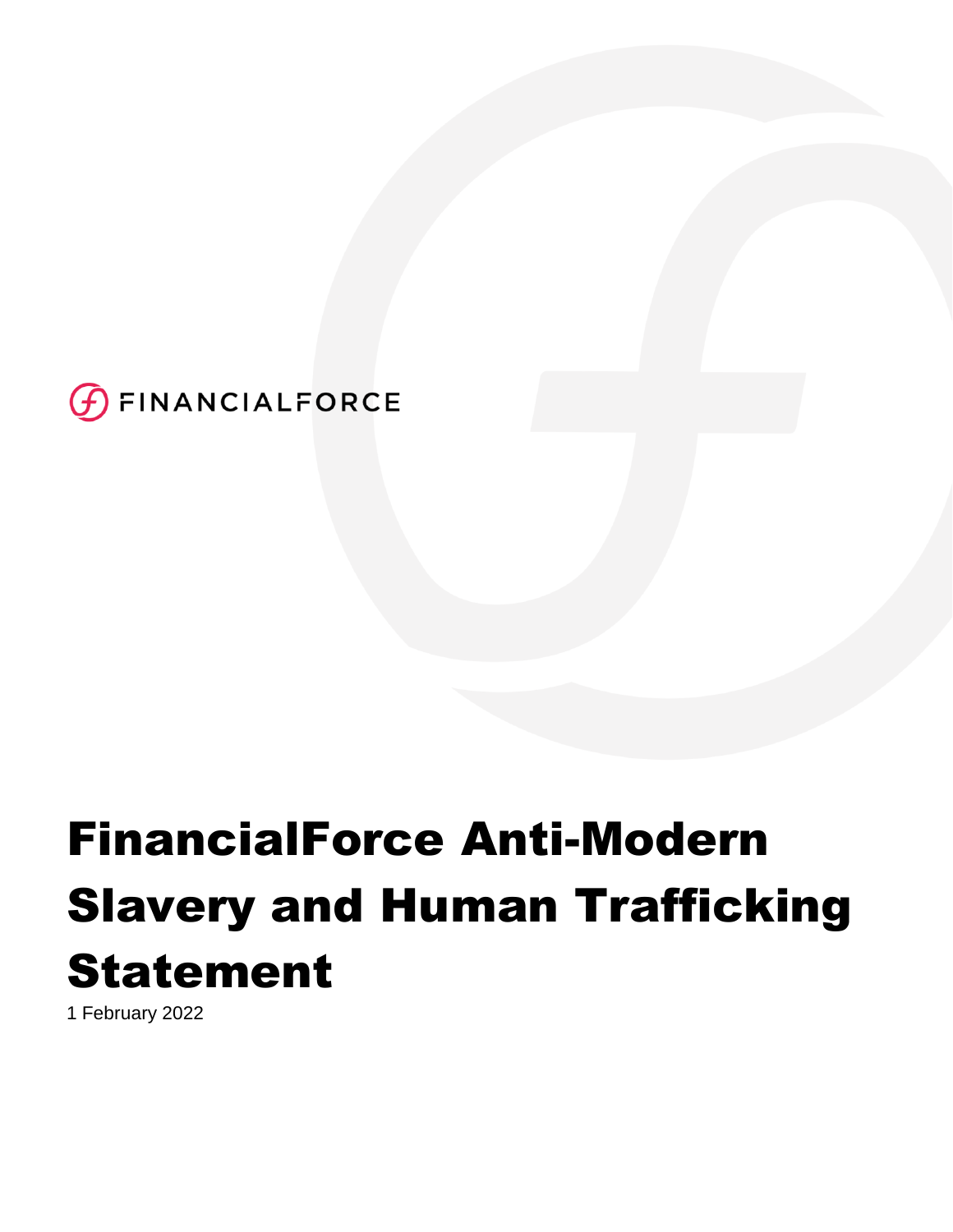# FINANCIALFORCE ANTI-MODERN SLAVERY AND HUMAN TRAFFICKING STATEMENT

At FinancialForce, trust is our number one value. We must ensure we uphold that trust by acting with the highest ethics and integrity in everything we do.

- Scott Brown, President and CEO

FinancialForce is opposed to slavery, trafficking in persons and forced labour of any form, and is committed to working to mitigate these risks in all aspects of our business.

# **ORGANISATION'S STRUCTURE**

FinancialForce.com, Inc. is the parent company to FinancialForce UK Limited and together they are part of the FinancialForce group of companies. FinancialForce is the leading cloud enterprise resource planning (ERP) provider for the new services economy. As the #1 ERP suite native to the Salesforce platform, FinancialForce unifies data across the enterprise in real time, enabling companies to rapidly evolve their business models with customers at the center. Founded in 2009 and headquartered in San Francisco, FinancialForce is backed by Salesforce Ventures, Technology Crossover Ventures, and Advent International.

The FinancialForce group of companies operates in the United Kingdom, United States, Canada, Spain, the Netherlands, Ireland, and Australia, with a supply chain including software-as-a-service and platform-as-aservice providers, software and IT hardware providers, and providers of marketing and other corporate services.

# **OUR POLICIES ON SLAVERY AND HUMAN TRAFFICKING**

We are committed to ensuring that there is no modern slavery or human trafficking in our supply chains or in any part of our business. Our Anti-Slavery and Human Trafficking Policy reflects our commitment to acting ethically and with integrity in all our business relationships and to implementing effective systems and controls to ensure slavery and human trafficking is not taking place in our supply chains.

We are committed to doing business ethically and responsibly. [FinancialForce4Good](https://www.financialforce.com/about/careers/) is a key initiative at FinancialForce. Our commitment is to address social causes in our communities and improve the lives of others by harnessing the talents, passions, and generosity of FinancialForce employees, partners, and customers.

Combating Trafficking in Persons – we are opposed to trafficking in persons and forced labour in any form. We are committed to mitigating the risk of trafficking in persons and forced labour in all aspects of our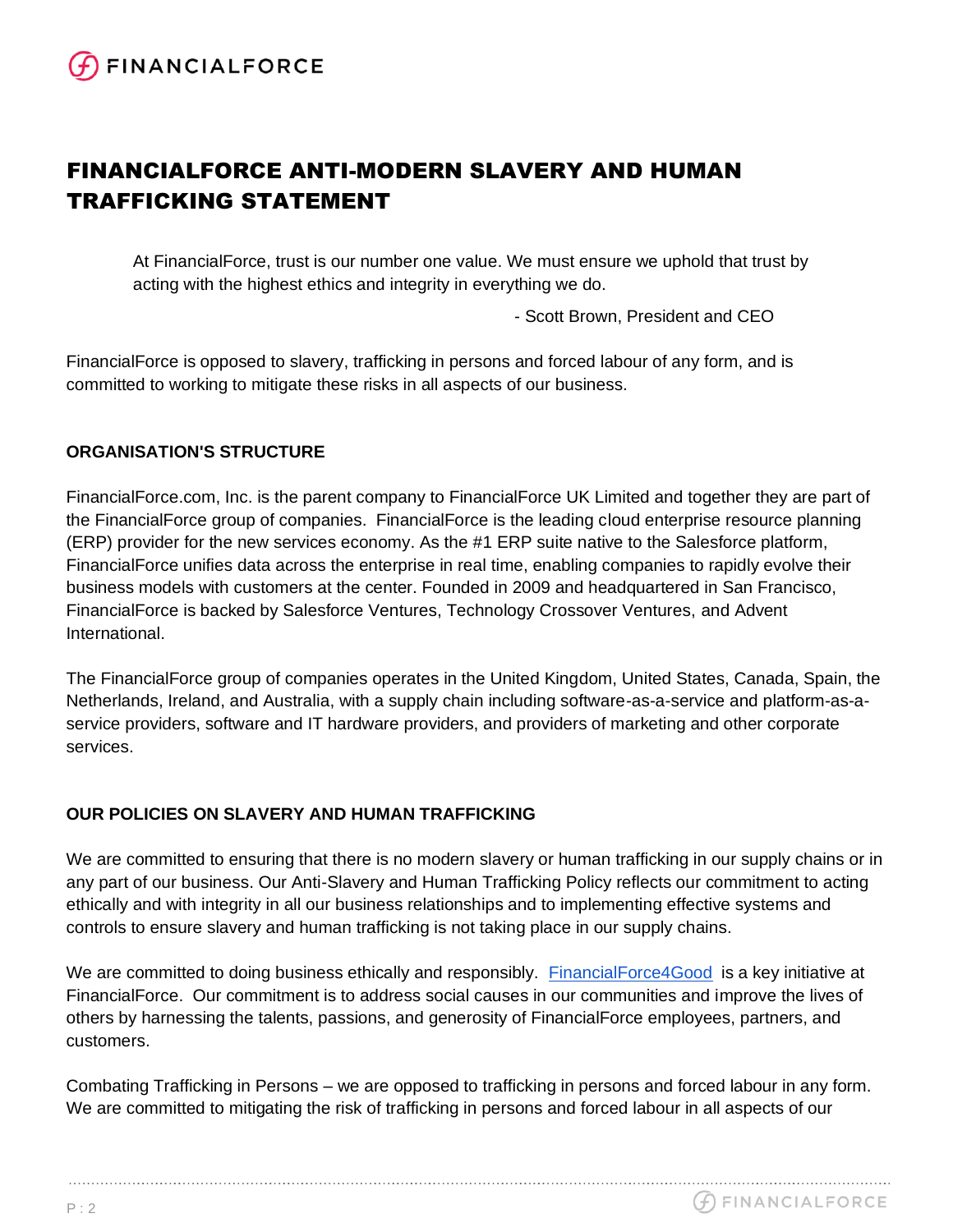

business. FinancialForce forbids its employees from engaging in or supporting in any way trafficking in persons and other forms of forced labour. It is the law in many places we operate in but it is also the right thing to do.

#### **DUE DILIGENCE PROCESSES FOR SLAVERY AND HUMAN TRAFFICKING**

As part of our initiative to identify and mitigate risk we:

- · Provide ethics and Code of Conduct training annually
- Promote our values, one of which is Trust including integrity and ethics
- · Have implemented a [Business Partner Code](https://www.financialforce.com/legal/) for all suppliers and business partners

We have a system to:

- · Mitigate the risk of slavery and human trafficking occurring in our supply chains.
- Protect whistle-blowers.

#### **SUPPLIER ADHERENCE TO OUR VALUES AND ETHICS**

We have zero tolerance to slavery and human trafficking. To ensure all those in our supply chain and contractors comply with our values we have implemented a [Business Partner](https://www.financialforce.com/legal/) [Code.](https://www.financialforce.com/legal/) This consists of:

- · Supplier self-assessment questions to help suppliers identify if it has the correct procedures in place, including those dealing with ethical business practices
- Code of business ethics including among other things a commitment to minimise the risk of slavery and human trafficking in its supply chain

#### **TRAINING**

We will ensure that our Anti-Modern Slavery and Human Trafficking Policy is communicated to all staff and is included in our corporate code of conduct training, this training is conducted annually and is mandatory for all staff.

In addition, employees are encouraged to report their concerns to their manager, to the Chief Legal Officer, or through [EthicsPoint,](https://secure.ethicspoint.com/domain/media/en/gui/51230/index.html) our confidential external ethics helpline/webline.

# **OUR EFFECTIVENESS IN COMBATING SLAVERY AND HUMAN TRAFFICKING**